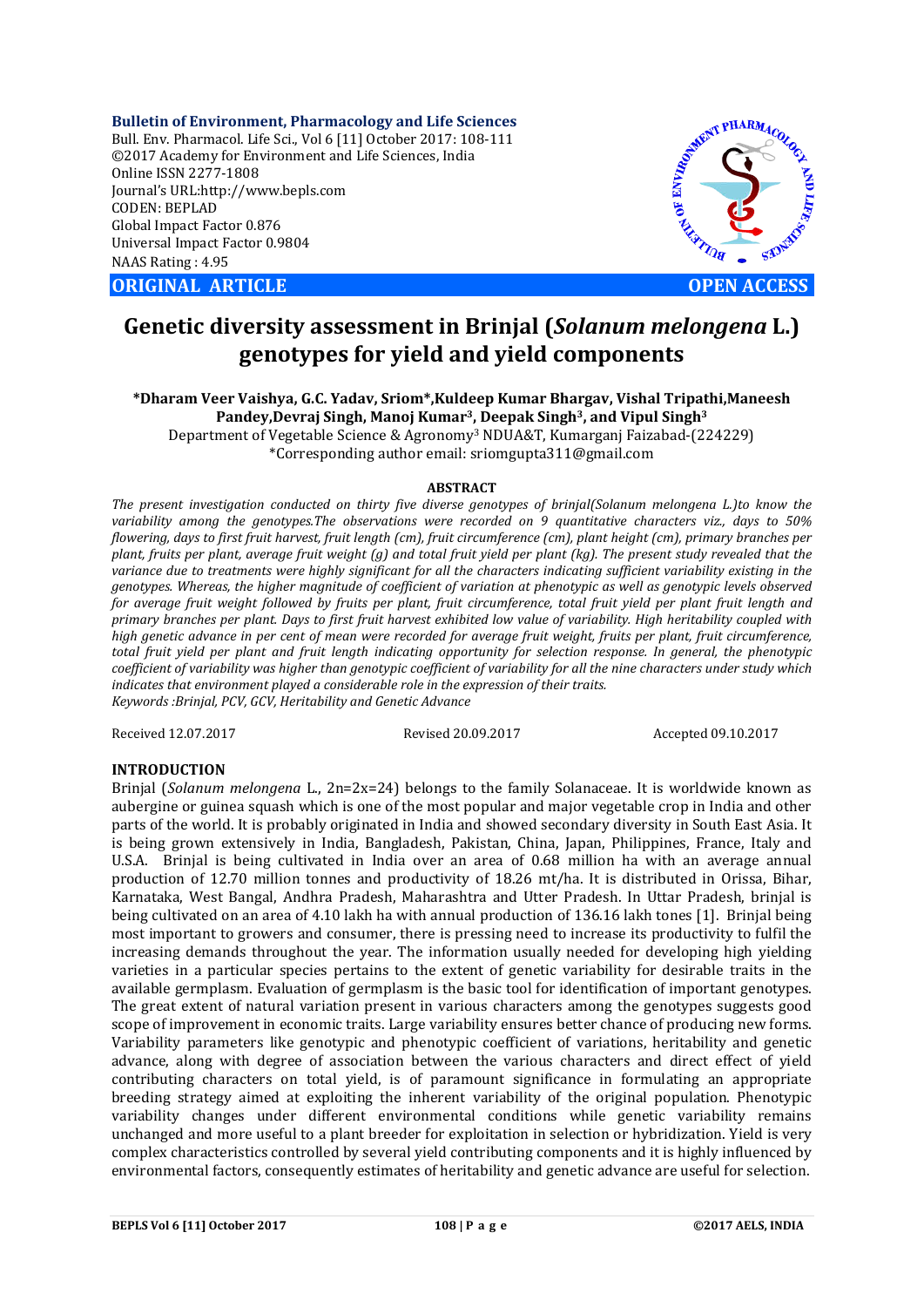## **Vaishya** *et al*

## **MATERIALS AND METHODS**

The present investigation was carried out at Main Experiment Station, Department of Vegetable Science, Narendra Deva University of Agriculture and Technology, Narendra Nagar (Kumarganj), Faizabad (U.P.) India during autumn-winter season 2015. Geographically Narendra Nagar (Kumarganj) falls under humid sub-tropical climate and is located in between 26.47 0N latitude and 82.12 0E longitude at an altitude of 113 meters above the mean sea level.The experimental material for the present investigation comprised of 35 genotypes of brinjal collected from different places in India and being maintained at Main Experiment Station in the Department of Vegetable Science, N.D. University of Agriculture & Technology, (Narendra Nagar) Kumarganj, Faizabad (U.P.).Experiment was laid out in a Randomized Block Design with three replications. The observations were recorded on characters viz., days to 50% flowering, days to first fruit harvest, fruit length (cm), fruit circumference (cm), plant height (cm), primary branches per plant, fruits per plant, average fruit weight (g) and total fruit yield per plant (kg), on five randomly selected plants of a treatment in each replication. Average of the data from the sampled plants of each treatment was used for statistical analysis.

# **Statistical analysis**

The average values for each genotype in each replication for the traits studied were used for further statistical analysis. A brief outline of the procedure adopted for the estimation of statistical parameters. Analysis of variance**, t**he data for the component traits was analysed as per the following model given by Panse and Sukhatme [10]. The calculated 'F' values were compared with the tabulated 'F' values at 5 % level of significance. If the calculated 'F' value was higher than the tabulated, it was considered to be significant. All the characters which showed significant differences among genotypes were further subjected to the analysis for the different parameters. The phenotypic, genotypic, environmental coefficients of variation, heritability in broad sense  $(h<sup>2</sup>)_{ps}$  and the expected genetic advance (GA) for different characters content were calculated as suggested by Burton and De Vane [3] and Johnson *et al.* [6].

# **RESULTS AND DISCUSSION**

The present study revealed that the analysis of variance for different characters is presented in table 1.

| S. No | <b>Characters</b>               | <b>Source of variation</b> |                   |              |  |  |
|-------|---------------------------------|----------------------------|-------------------|--------------|--|--|
|       |                                 | Replication                | <b>Treatments</b> | <b>Error</b> |  |  |
|       | d.f.                            | 2                          | 34                | 68           |  |  |
| 1.    | Days to 50% flowering           | 2.12                       | 32.01**           | 1.11         |  |  |
| 2.    | Days to first fruit harvest     | 0.23                       | 65.34**           | 0.58         |  |  |
| 3.    | Fruit Length (cm)               | 0.83                       | 37.73**           | 0.44         |  |  |
| 4.    | Fruit circumference (cm)        | 0.67                       | $43.41**$         | 0.60         |  |  |
| 5.    | Plant height (cm)               | 2.79                       | 275.61**          | 12.39        |  |  |
| 6.    | Primary branches per plant      | 0.55                       | $3.04**$          | 0.25         |  |  |
| 7.    | Fruits per plant                | 2.55                       | $415.10**$        | 3.57         |  |  |
| 8.    | Average fruit weight (g)        | 2.10                       | 3861.15**         | 12.24        |  |  |
| 9.    | Total fruit yield per plant(kg) | 0.00                       | $0.91**$          | 0.01         |  |  |

**Table-1: Analysis of variance (mean squares) for nine quantitative characters in brinjal**

\*, \*\* = Significant at 5% and 1% probability levels, respectively.

The mean sum of square due to genotypes was highly significant for all the nine traits, indicating therefore significant differences among the genotypes. An insight into the magnitude of variability exists in a crop species of most importance, as it provides the basis of the effective selection. In general, the phenotypic coefficient of variability was higher than genotypic coefficient of variability for all the nine characters under study which indicates that environment played a considerable role in the expression of their traits. The range of variability of different traits alone does not allow a decision as to which character was showing the highest degree of variability. Therefore, accurate relative comparison can be made with the help of phenotypic and genotypic coefficient of variation. Phenotypic variation was partitioned into genotypic and environmental component. The significant differences were observed among genotypes for all the characters studied. The higher magnitude of coefficient of variation (Table 2.) at phenotypic as well as genotypic levels observed for average fruit weight (42.53%) followed by fruits per plant (41.56%), fruit circumference (28.61%), total fruit yield per plant (26.82%), fruits length (20.98%) and primary branches per plant (16.22%). Similar results were reported by Jadhav *et al.*[5], Ansari *et al.* [2], Thangavel *et al.* [12]; Kumar *et al.* [7] and Rajpoot *et al.* [11].Moderate variation noted in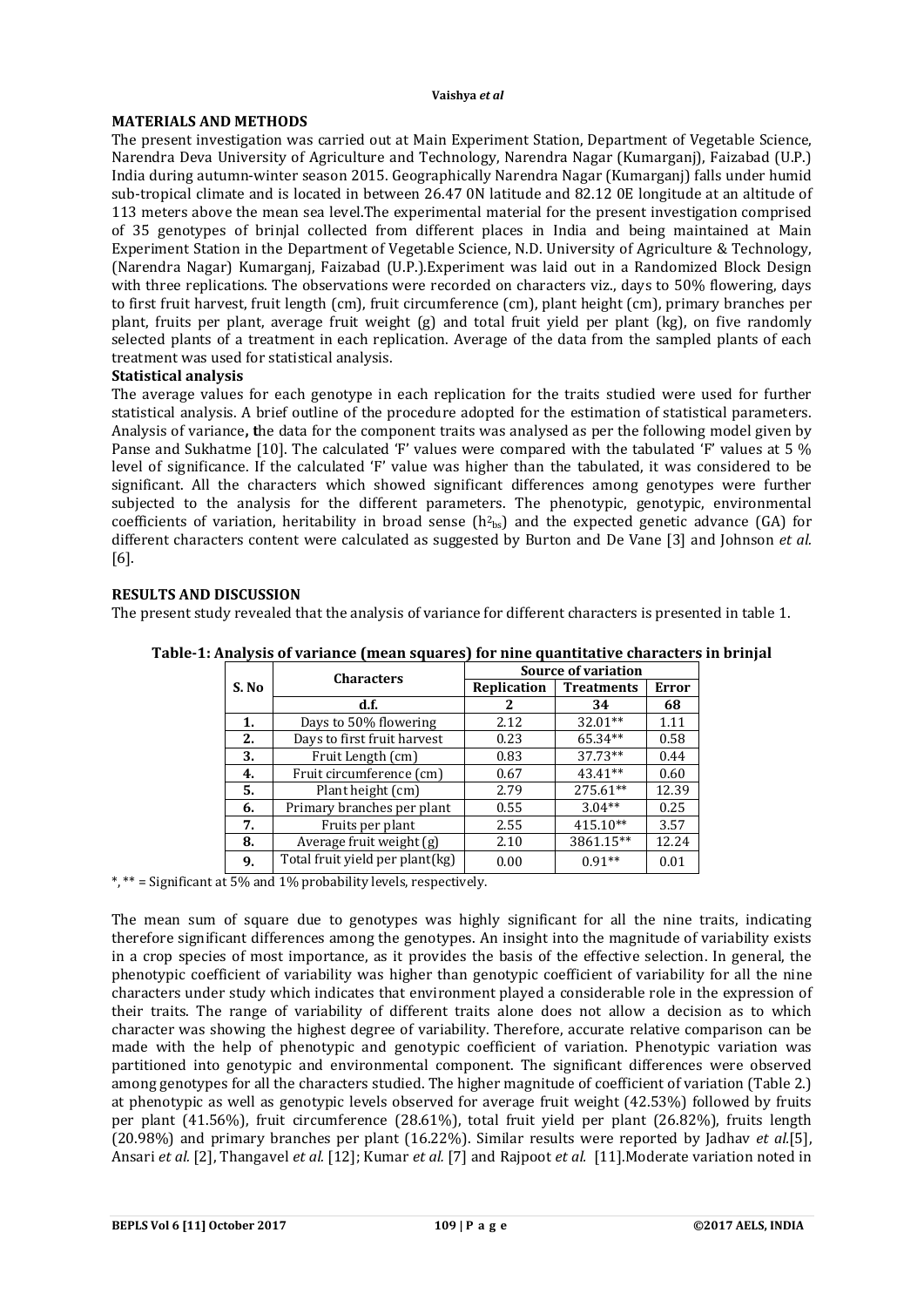#### **Vaishya** *et al*

case of primary branches per plant and fruit length. While, low GCV and PCV was observed for days to first fruit harvest (7.41).

| S.  |                                         | Range  |         | Grand | <b>PCV</b> | GCV   | <b>ECV</b> | <b>Heritability</b> | Genetic | Genetic                    |
|-----|-----------------------------------------|--------|---------|-------|------------|-------|------------|---------------------|---------|----------------------------|
| No. | <b>Characters</b>                       | Lowest | Highest | mean  | (%)        | (%)   | (% )       | broad sense<br>(%)  | advance | advance<br>in % of<br>mean |
| 1.  | Days to 50 %<br>flowering               | 25.33  | 38.00   | 31.81 | 10.62      | 10.09 | 3.32       | 90.20               | 6.27    | 19.74                      |
| 2.  | Days to first<br>fruit harvest          | 57.00  | 73.66   | 63.58 | 7.41       | 7.31  | 1.20       | 97.40               | 9.44    | 14.86                      |
| 3.  | Fruit Length<br>(cm)                    | 11.42  | 25.03   | 17.10 | 20.98      | 20.61 | 3.91       | 96.50               | 7.13    | 41.72                      |
| 4.  | Fruit<br>circumference<br>$\text{(cm)}$ | 7.33   | 23.22   | 13.48 | 28.61      | 28.02 | 5.75       | 96.00               | 7.62    | 56.55                      |
| 5.  | Plant height<br>(cm)                    | 71.05  | 118.21  | 97.34 | 10.28      | 9.62  | 3.62       | 87.60               | 18.06   | 18.56                      |
| 6.  | Primary<br>branches per<br>plant        | 5.03   | 9.66    | 6.71  | 16.22      | 14.38 | 7.50       | 78.60               | 1.76    | 26.28                      |
| 7.  | Fruits per plant                        | 8.41   | 48.23   | 28.54 | 41.56      | 41.02 | 6.61       | 97.50               | 23.82   | 83.44                      |
| 8.  | Average fruit<br>weight (g)             | 43.33  | 184.33  | 84.61 | 42.53      | 42.33 | 4.14       | 99.10               | 73.44   | 86.79                      |
| 9.  | Total fruit yield<br>per plant(kg)      | 1.22   | 3.11    | 2.09  | 26.81      | 26.29 | 5.30       | 96.10               | 1.11    | 53.09                      |

**Table-2: Estimates of range, grand mean, phenotypic and genotypic coefficient of variation (PCV & GCV), heritability and genetic advance for nine characters in brinjal**

However, moderate to low variation (Table 2.) exerted for these traits revealed that there is a reasonable scope for improvement in these traits. Heritability in broad sense of a character is important to the breeder since it indicates the possibility and extent to which improvement is possible through selection. It also indicates direction of selection of selection pressure to be applied for the traits during selection because it measures relationship between parent and their progeny, widely used in determining the degree to which a character may be transmitted from parent to offspring. However, high heritability alone is not enough to make efficient selection in advanced generation unless accompanied by substantial amount of genetic advance [3].The genetic advance is commonly predicted as a product of heritability ratio and selection differentials. Panse and Sukhatme [9] mentioned that where high heritability value is accompanied by high genetic advance. The progress realized by selection would be most appropriate. In the present investigation, the highest estimates of heritability and genetic advance both were (Table 2.) observed in case of average fruits weight. High heritability coupled with high genetic advance in per cent of mean were recorded for average fruit weight, fruits per plant, fruit circumference, total fruit yield per plant and fruit length indicating that these traits were less influenced by environment. Thus, require low selection intensity for improvement, Similar results were also reported by Kumar *et al.* [8] Dhaka and Soni [4].

## **REFERENCES**

- 1. Anonymous (2016). Data base National Horticulture Board, Gurgaon, Haryana, India.
- 2. Ansari, S. F.; Mehta N.; Ansari S. and Gavel, J. P. (2011). Variability studies in brinjal (*Solanum melongena* L.) in Chhattisgarh plains. *Electronic J. Pl. Breed.,* 2(2):275-281.
- 3. Burton, G.W. and De vane E.W. (1953). Estimating heritability in tall fescue (*Festica aruncinacea*)from replicated clonal materials. *Agric. J.*45:178-181.
- 4. Dhaka, S. K. and Soni, A. K. (2012). Genetic variability in brinjal (*Solanum melongena* L.).*Asian J. Hort.;* 7(2):537- 540.
- 5. Jadhav, S.T., Thawane,B.L.; Rathod, D.R. and Navhale, V.C.(2009). Correlation and path analysis studies in brinjal. *Ann. Pl. Physiol* . 23 (2): 177-179.
- 6. Johnson. H.W;Robinson,H.F.and Comstock R.E.(1955). Estimates of genetic and environmental variability in soybean. *Agron. J*. 47: 314-318.
- 7. Kumar, A.; Kumar,B.; Kumar, S.V.S.; Prakash, J.C. (2014). Genetic variability and divergence studies for morphoeconomic characters in brinjal (*Solanum melongena* L.)*Int. J. agric. Sci.,* 10(2):529-533.
- 8. Kumar, S.; Sharma, J. P. and Chopra S. (2011). Studies on variability, heritability and genetic advance for morphological and yield traits in brinjal (Solanummelongena L.). *Mysore J. Agri. Sci,.*45(1):63-66.